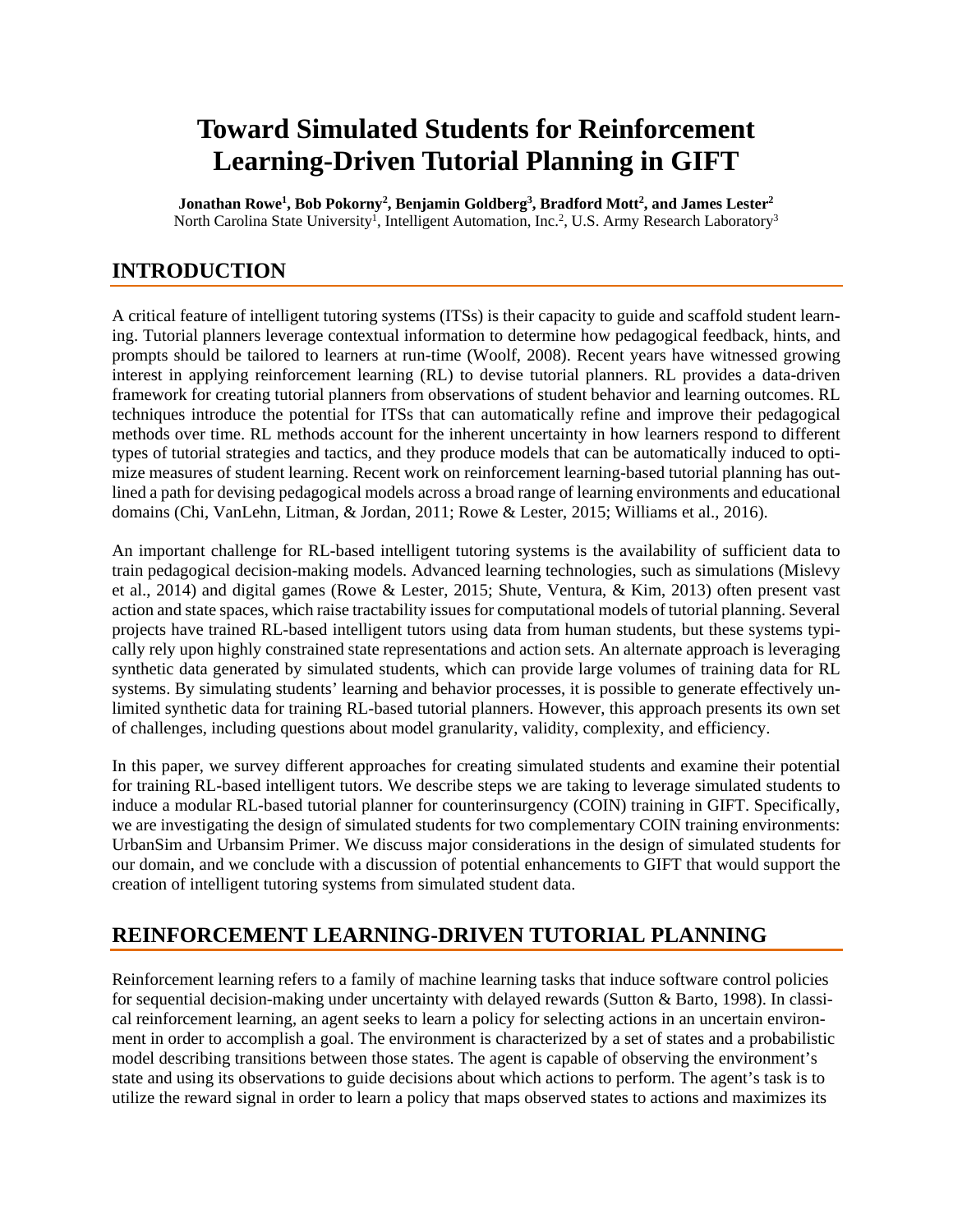total accumulated reward.

Reinforcement learning problems are typically formalized using Markov decision processes (MDPs). An MDP is formally defined by a tuple  $M = (S, A, P, R)$ , where *S* is the set of environment *states*; *A* represents the set of *actions* that the agent can perform; *P* is the *state transition model*, *P*: {*S* × *A* × *S*}  $\rightarrow$  [0, 1], which specifies the probability of transitioning to state  $s_{t+1} \in S$  after performing action  $a_t \in A(s_t)$  in state  $s_t$  $\in$  *S* at time step *t*; and *R* is the *reward model*, *R*: {*S* × *A* × *S* } → *H*, which specifies the expected scalar reward  $r_t \in \mathcal{R}$  associated with performing action  $a_t$  in state  $s_t$  and transitioning to state  $s_{t+1}$ . The solution to an MDP is an optimal policy,  $\pi^*(s_t) \to A$ , that maps states to actions and yields maximum expected reward for the agent. There are a number of algorithms for solving MDPs under different conditions, including both on-line and off-line contexts.

#### **Reinforcement Learning in Intelligent Tutoring Systems**

In our work, we formalize data-driven tutorial planning as a modular reinforcement learning task (Fig. 1). Modular reinforcement learning is a multi-goal extension of classical reinforcement learning that divides a decision-making problem into multiple concurrent sub-problems, each modeled as its own MDP, and machine learning individual policies to solve each sub-problem. Formally, modular reinforcement learning tasks are defined in terms of *N* concurrent MDPs,  $M = \{M_i\}_{1}^{N}$ , where each  $M_i = (S_i, A_i, P_i, R_i)$ , corresponding to a sub-problem in the composite reinforcement learning task. Each agent *Mi* has its own state sub-space  $S_i$ , action set  $A_i$ , probabilistic state transition model  $P_i$ , and reward model  $R_i$ . The solution to a modular reinforcement learning problem is a set of *N* policies,  $\pi^* = {\pi_i^*}^N_1$ , where  $\pi_i^*$  is the optimal policy for the constituent MDP  $M_i$ . Whenever two policies  $\pi_i$  and  $\pi_j$  with  $i \neq j$  recommend different actions in the same state, an arbitration procedure must be applied. Standard reinforcement learning algorithms can be used to compute solutions for the constituent MDPs. In cases where conflicts occur between concurrent policies for multiple sub-problems, arbitration procedures are employed. Because models for each sub-problem are individually learned, they need only consider those state features, actions and goals that are relevant to the sub-problem.

By decomposing tutorial planning into multiple sub-problems, we can reduce the complexity of reinforcement learning by reframing the task in terms of several smaller, concurrent Markov decision processes, which are solved using modular reinforcement learning methods. To perform this decomposition, we employ the concept of an adaptable event sequence (AES), an abstraction for a recurring series of one or

more instructionally related events that, once triggered, can unfold in several different ways within a learning environment. To illustrate the concept of an AES, consider the task of selecting an instructional strategy to deploy after a student has made an influential decision in a simulation-based learning environment. In our project, the tutorial planner selects among four possible instructional strategies: 1) providing single-topic coaching on a concept that the



learner has not yet mastered; 2) **Fig. 1. Modular reinforcement learning framework for tutorial planning.**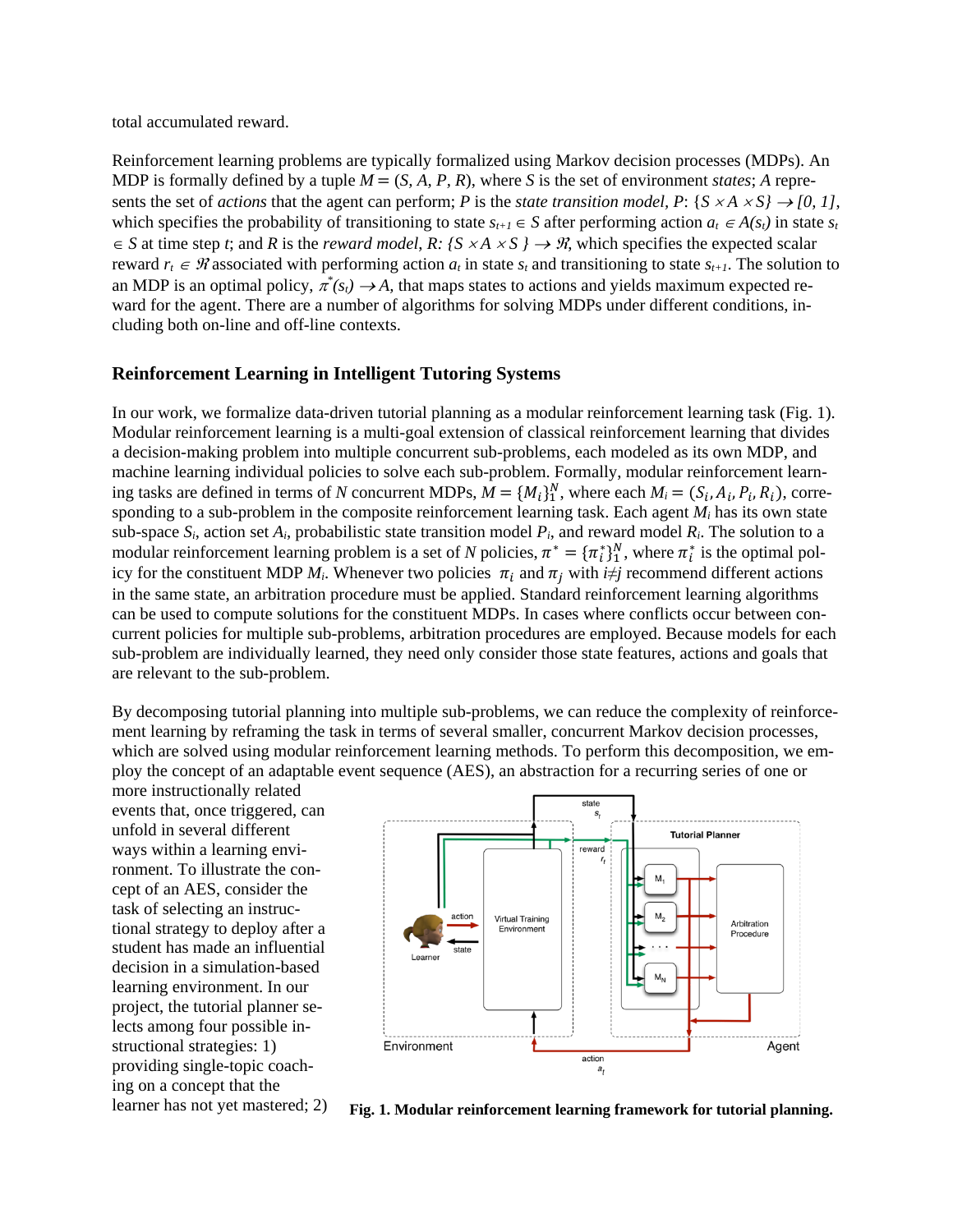providing a multi-topic review on several concepts that the learner has had opportunity to practice; 3) providing feedback on unproductive learning behaviors by the student; or 4) not intervening at all. Each of these four responses is an alternate instructional strategy, and they should be varyingly deployed based on the learner's performance and the state of the training environment. Decisions about what type of instructional strategy to utilize are likely to occur multiple times over the course of a student's learning interaction. Because this tutorial sequence can unfold in one of several valid ways, we refer to it as adaptable, or in other words, it is an adaptable event sequence (AES).

Leveraging the concept of an AES, tutorial planning can be cast as a collection of sequential decisionmaking problems about scaffolding learning within a virtual training environment. Each AES is modeled as a distinct Markov decision process, *Mi*. For each AES, every occurrence of the event sequence corresponds to a decision point for  $M_i$ . The set of possible scaffolding options for the AES is modeled by an action set, *Ai*. A particular state representation, *Si*, is selected for each AES. State encodes the learner's state and history, as well as the learning environment's state. A state transition model  $P_i$  encodes the probability of transitioning between two specific states during successive decision points for the AES. Rewards,  $R_i$ , can be calculated from formative or summative assessments of student learning, such as a posttest. Reward is the metric that reinforcement learning is designed to optimize.

To induce optimal policies that solve the MDPs, we can utilize two possible approaches. The first approach is to collect training data from human learners by deploying a tutorial planner that selects actions randomly, in effect sampling the space of tutorial policies and rewards (Chi, VanLehn, Litman, & Jordan, 2011; Rowe & Lester, 2015). Leveraging the mapping between AESs and MDPs, and a training corpus of random tutorial decision data, we can employ model-based reinforcement learning techniques to induce policies for tutorial planning. Typically, dynamic programming methods (e.g., value iteration) are utilized to compute solution policies off-line for each MDP using maximum likelihood estimates of the state transition model and reward model computed from the training corpus (Chi, VanLehn, Litman, & Jordan, 2011; Sutton & Barto, 1998).

An alternate approach is to devise a simulated student that generates synthetic training episodes for online reinforcement learning. This involves configuring the RL agent to interface directly with the simulated student; the RL agent provides formal state descriptions and tutorial strategy decisions to the simulated student, and the simulated student returns successor states that emulate state transitions one would expect to observe from actual human students. In addition, the simulated student generates estimates of student learning outcomes, which serve as reward values to drive reinforcement learning. In this manner, an RL-driven tutorial planner can sample different tutorial policies by repeatedly observing the effects of its pedagogical decisions on the simulated student's behavior and learning. As the RL agent samples different policies over many training episodes, it can prioritize more promising areas of the tutorial policy space and ignore areas that are unlikely to yield positive student learning outcomes. In contrast to training a tutorial planner with human student data, the RL agent has access to virtually unlimited training data. It is constrained only by the validity of the simulated student model, as well as the computational resources available for reinforcement learning (e.g., compute cycles, memory).

While training RL-driven tutorial planners with simulated students has several attractive characteristics, creating high-quality simulated students raises a broad range of issues inherent to user modeling. These include selecting the appropriate grain-size for the student model, leveraging an appropriate computational framework, managing the simulation model's complexity, modeling the desired facets of learner behavior, and maintaining the efficiency of the model so that RL can be applied on available computing hardware. In the next section, we survey related work on simulated students, including research on using simulated users for training RL-driven adaptive software systems.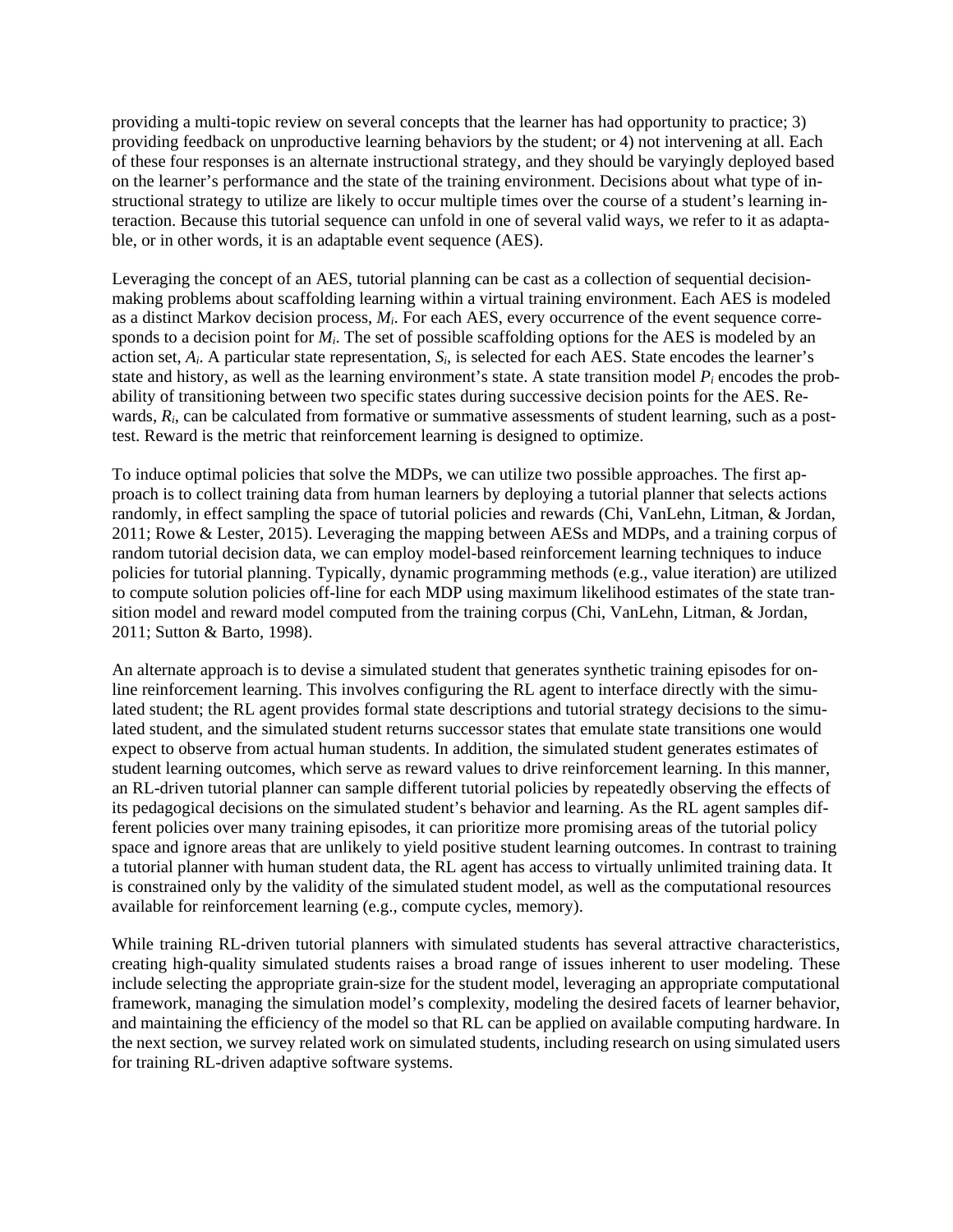### **GENERATING SYNTHETIC TRAINING DATA WITH SIMULATED STUDENTS**

For several decades, the intelligent tutoring systems community has explored applications of simulated students for adaptive learning environments (VanLehn, Ohlsonn, & Nason, 1993; Beck, Woolf, & Beal, 2000). Recent years have seen growing interest in simulated students, as exemplified by a recurring series of workshops co-located with the International Conference on Artificial Intelligence in Education (AIED-13, AIED-15). An early paper by VanLehn, Ohlsonn, and Nason (1993) outlined three practical applications of simulated students. First, simulated students can be utilized to provide teachers with practice opportunities for refining their instruction. Second, simulated students can serve as co-learners for human students, providing opportunities for collaborative learning. Third, instructional designers can utilize simulated students to conduct formative evaluations of learning materials. In the intervening years, several additional applications have emerged. For example, the SimStudent project has demonstrated that simulated students can be used to author intelligent tutoring systems, using both authoring-by-tutoring and authoring-bydemonstration paradigms (Matsuda, Cohen, & Koedinger, 2014). Another application of simulated students is to generate synthetic data for inducing computational models of intelligent tutoring, which is the subject of our current work (Beck, Woolf, & Beal, 2000; Folsom-Kovarik, Sukthankar, & Schatz, 2013).

Approaches to creating simulated students vary along several dimensions. An especially important dimension is representational grain size. In his seminal work on the Soar cognitive architecture, Allen Newell (1990) described four bands of cognition—biological, cognitive, rational, and social—which organize different time scales for analyzing human action within a unified theory of cognition. Years later, Anderson (2002) revisited these bands, drawing connections between the fine-grained time scales of biology (e.g., milliseconds) and cognitive psychology (e.g., seconds) to coarser grained representations of time scale relevant to education (e.g., 100 hours). Similarly, simulated students operate at varying levels of temporal granularity. Fine-grained simulations have been devised to model human learning at the level of individual knowledge components (Matsuda, Cohen, & Koedinger, 2014). The SimStudent project leverages a production rule representation of procedural knowledge for problem solving in cognitive tutors, which is theoretically based on the ACT-R model of human cognition (Anderson et al., 2004). In contrast, simulated students have been created at the grain size of entire academic programs. The SimGrad project saw the creation of a prototype simulated doctoral program that accounted for courses taken, grades received, enrollment and graduation dates, and other high-level facets of academic performance (Lelei & McCalla, 2015). Most research on simulated students is situated in between these two extremes, focusing on generation of student responses to pedagogical actions at the level of coarse-grained knowledge concepts.

There are also a broad range of computational frameworks for encoding simulated students. Some simulated students are authored as expert systems with hand-crafted models of knowledge and problem solving (VanLehn, Jones, & Chi, 1992). Other simulated students are represented as simple mathematical functions, such as weighted sums (Frost & McCalla, 2015) that have a small number of hand-selected parameters. These models vary in the extent to which they are theoretically grounded, or in same cases, they are based upon the intuitions of the system's designers. Another family of simulation approaches utilize machine learning to induce models of student behavior from corpora of human student data (Beck, Woolf, & Beal, 2000). These models are often effective at capturing the overall statistical distribution of a population of student behaviors, but they risk producing individual episodes that are inconsistent or non-sensible (MacLellan, Matsuda, & Koedinger, 2013).

An important characteristic of student simulations is their degree of model complexity. Model complexity impacts a simulation's capacity to account for individual differences in learning rates, problem-solving strategies, and student traits. VanLehn, Ohlsonn, and Nason (1993) distinguish between (1) tabular simulations and (2) algorithmic simulations. Tabular simulations can be implemented with look-up tables that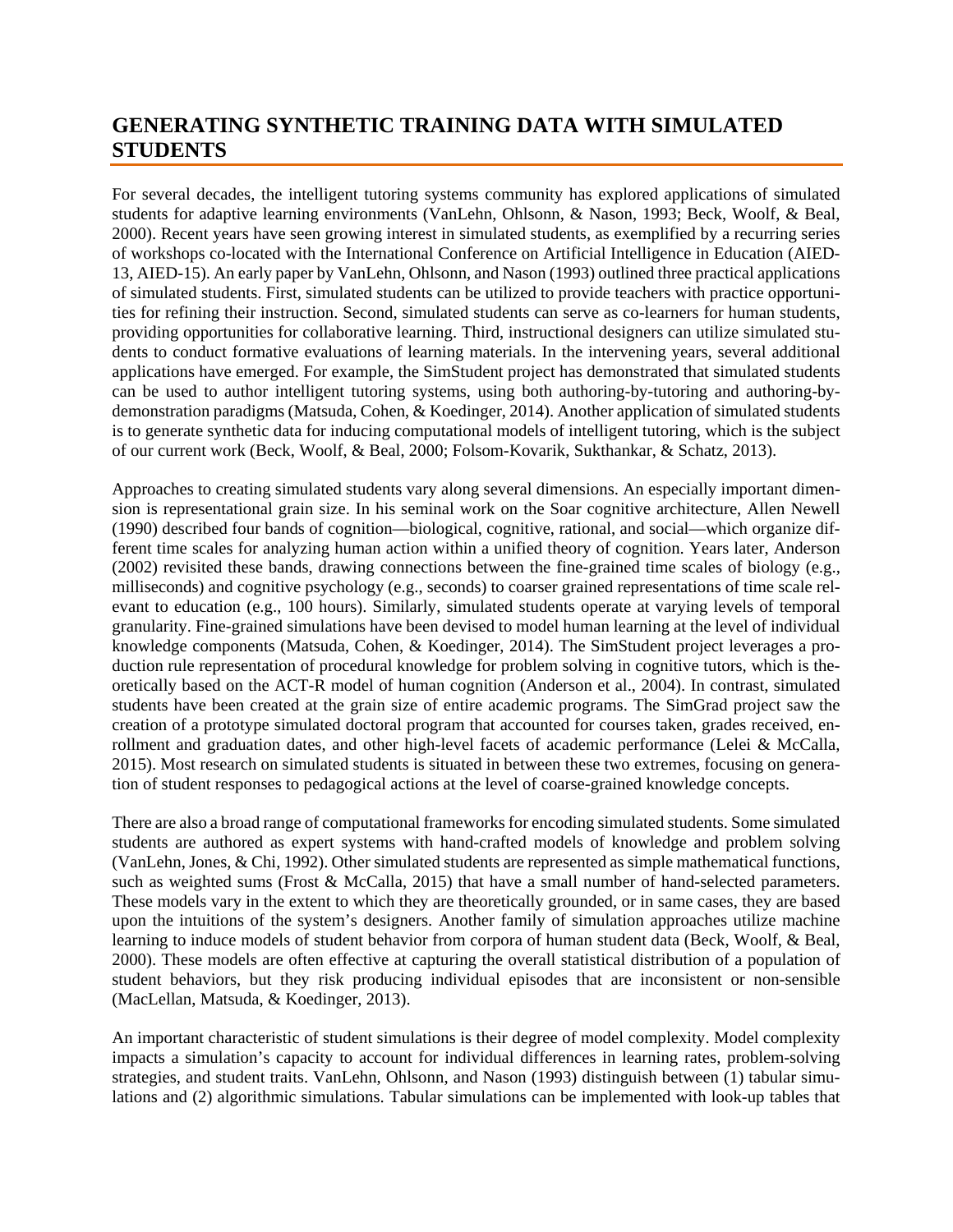specify the full range of possible behaviors of the simulated student. In contrast, algorithmic simulations are defined by comparatively complex procedures for generating synthetic student behavior, including behaviors that have not been explicitly encoded by the system's designer. Tabular simulations are efficient to run, straight forward to inspect, and intuitive to author, but they have limited capacity to generalize to unseen situations. Algorithmic simulations vary widely in their efficiency, and examining their behavior requires additional effort, but they are well suited for generalizing to novel situations.

To date, a majority of research on simulated students has focused on cognitive aspects of student learning. This includes simulations that predict students' problem-solving behaviors, learning outcomes, and academic performance (Beck, Woolf, & Beal, 2000; Matsuda, Cohen, & Koedinger, 2014; Rosenberg-Kima & Pardos, 2015). There is comparatively little work investigating simulations of students' emotional, motivational, and metacognitive processes, despite their strong representation in research on user modeling. Sabourin et al. (2013) investigated simulations of students' affective dynamics to investigate whether offtask behavior is an effective emotion regulation strategy in a game-based learning environment for middle school science education. Frost and McCalla (2013) investigated the social effects of peer learners in a simulated environment that recommended personalized sequences of learning objects.

Despite recent interest in applications of RL to education, there are only a small number of examples of simulated students utilized to generate synthetic data for training RL-driven intelligent tutoring systems. The ADVISOR intelligent tutoring system used temporal-difference learning to induce teaching policies from corpora of synthetic student data (Beck, Woolf, & Beal, 2000). The synthetic data were generated by a Population Student Model (PSM), which was comprised of a logistic regression model induced with student data from a series of earlier classroom studies. The PSM generated predictions about how likely a student was to answer a problem correctly and how long the student would take to provide a response. ADVISOR was able to devise teaching policies that reduced human students' problem-solving times and generalized across distinct student populations for a grade school mathematics tutor. More recently, work by Folsom-Kovarik, Sukthankar, and Schatz (2013) devised a partially observable Markov decision process (POMDP) framework for intelligent tutoring, which was evaluated in a Call For Fire task for the U.S. Marine Corps. The framework introduced several techniques for improving the tractability of POMDPbased intelligent tutoring, including *state queues* and *observation chains.* Folsom-Kovarik et al. (2013) utilized simulated students to evaluate different POMDP representations for the underlying learner model.

Since there is a dearth of research on simulated students in RL-driven intelligent tutoring systems, related work on simulated users for intelligent interfaces is of considerable interest. Notably, simulated users serve a key role in RL-driven spoken dialogue systems, and they are particularly important in dialogue management (Schatzmann, Weilhammer, & Young, 2006). Early work on simulated users for spoken dialogue systems was typically linguistically motivated and relied heavily on knowledge-based formalisms (Schatzmann et al., 2006). Similar to educational applications, hand-authoring parameter values in dialogue management is challenging, because human dialogue behavior is often ill understood, population-dependent aspects of dialogue are difficult to estimate, and human authoring is rife with bias. Contemporary research on simulated users for dialogue systems is largely statistical, and it focuses on modeling users with machine learning techniques. Statistical models such as n-grams, Bayesian networks, and hidden Markov models have shown considerable promise for devising effective user simulations for training RL-driven dialogue managers (Schatzmann et al., 2006).

### **TRAINING TUTORIAL PLANNERS WITH SIMULATED STUDENTS IN GIFT**

We are investigating data-driven tutorial planning in GIFT for two COIN training environments: (1) the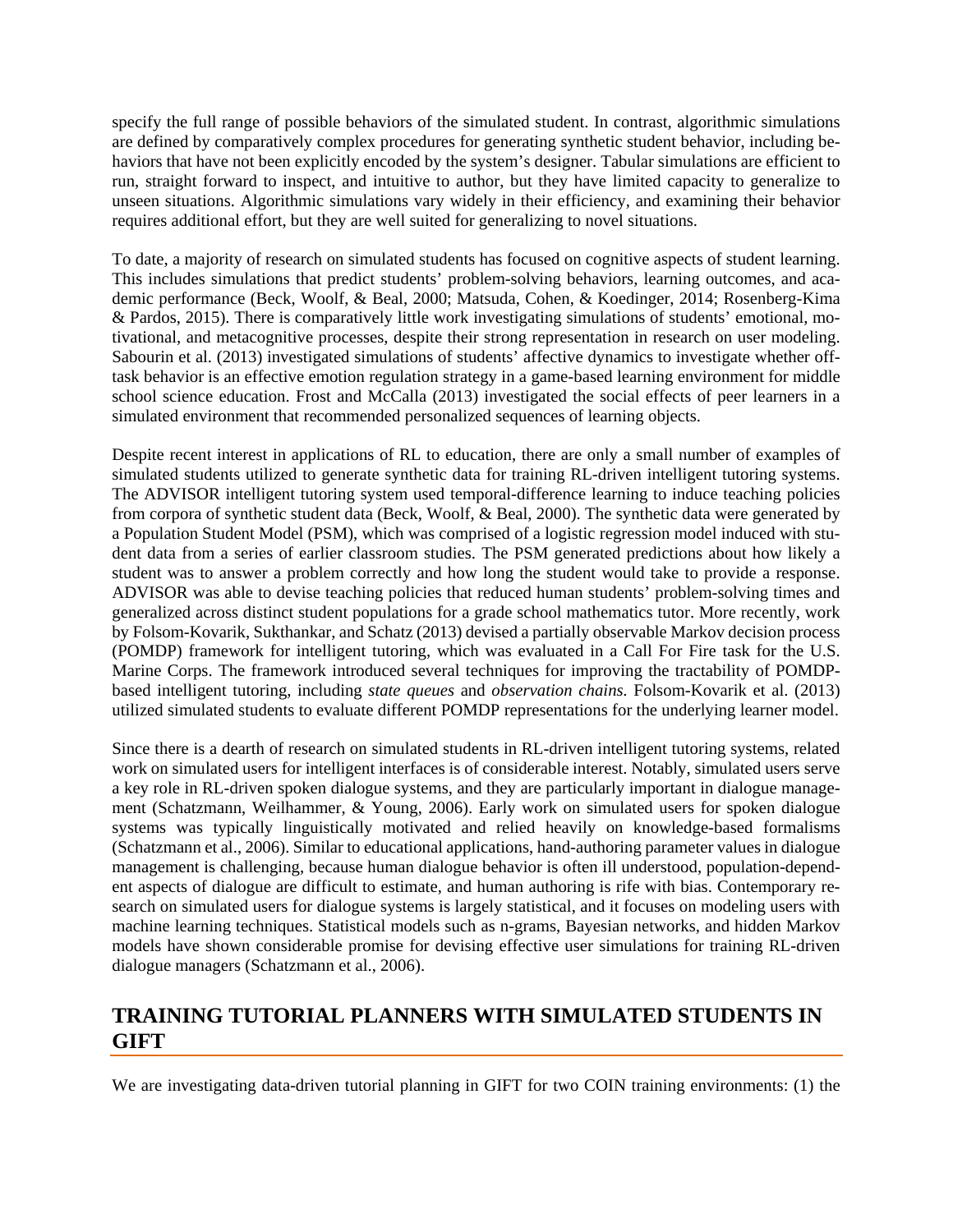UrbanSim Primer hypermedia-based learning environment, and (2) the UrbanSim simulation-based learning environment. These two learning environments are complementary. Typically, learners will complete several units of the UrbanSim Primer to familiarize themselves with foundational COIN concepts, and afterward they will complete a series of training scenarios in the UrbanSim simulation. Both of these learning environments have been integrated with GIFT in order to serve as a general testbed for creating and evaluating RL-driven tutorial planners for COIN training.

The UrbanSim Primer is a hypermedia-based learning environment that provides direct instruction on complex counterinsurgency and stability operations. Developed by the USC Institute for Creative Technologies, the UrbanSim Primer presents hyperlinked video, audio, text, and diagrams on a range of doctrinal concepts of counterinsurgency, including the importance of population support, strategies such as Clear-Hold-Build, resources and processes for intelligence gathering, and issues in successful execution of COIN operations. The Primer also provides preliminary instruction on the usage of the UrbanSim simulation.

UrbanSim is an open-ended simulation-based virtual training environment for counterinsurgency and stability operations (Fig. 2). In UrbanSim, learners act as a battalion commander whose mission is to maximize civilian support for the host nation government. Training experiences using UrbanSim resemble computer gameplay interactions with turn-based strategy games. On each turn, the learner assigns actions for 11 Battalion resources, such as "E Company, A platoon patrols the Malmoud Quarter" or "G Company, B platoon recruits policemen in the Northern Area." Trainees' actions, and consequences to their actions, are simulated using an underlying social-cultural behavior engine that determines how the host city's inhabitants respond to different situations.

#### **Generalized Instructional Strategies for COIN Training**

We selected four types of instructional strategies for modeling and delivery by RL-driven tutorial planners for COIN training. The instructional strategies enable a common encoding of pedagogical actions across both the UrbanSim and UrbanSim Primer learning environments. The instructional strategies include (1) single-topic coaching, (2) multi-concept review, (3) feedback on unproductive learning behaviors, and (4) no feedback. These instructional strategies are delivered to learners using GIFT's Tutor User Interface (TUI).

Single-topic coaching consists of a text-based feedback message about a specific dimension of learner performance in either the *security* or *meetings with host-nation leaders* performance areas of COIN train-

ing. These feedback messages can be delivered at the end of any turn in UrbanSim, or alternatively, at the end of an UrbanSim Primer unit, which is presented in the form of a PowerPoint show. Multi-concept reviews are similar to single-topic coaching, except that they address multiple dimensions of COIN performance simultaneously. Multi-concept reviews interleave summaries of effective COIN operational practice and excerpts from relevant U.S. Army field manuals, such as the *Commander's Handbook for Strategic Communication and Communication Strategy.* Feedback on unproductive learning behaviors focuses on addressing egregious or inefficient actions performed by



**Fig. 2. UrbanSim simulation-based training**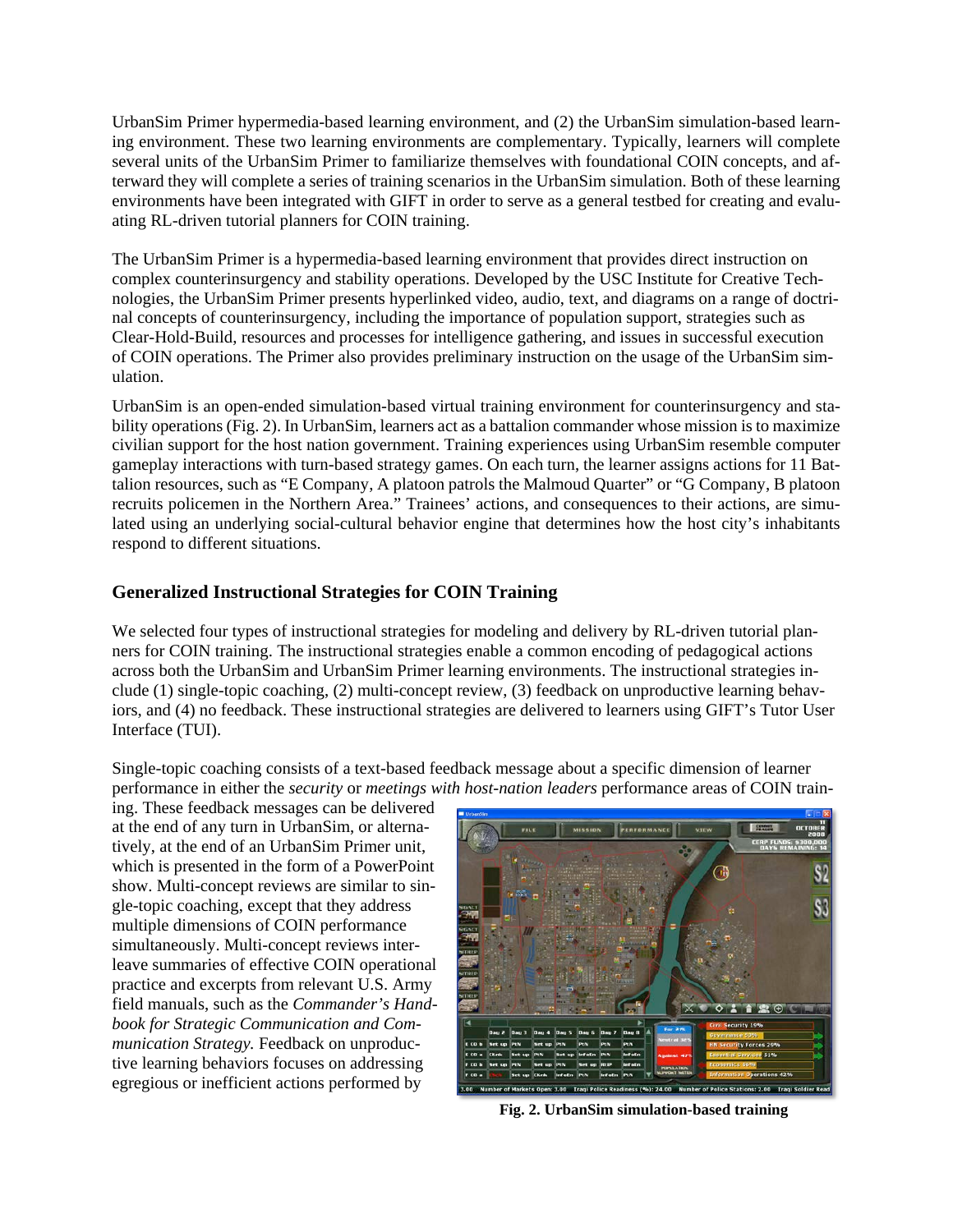learners that have little or no relevance to the learning task within UrbanSim or the UrbanSim Primer.

For each of these instructional strategies, we select among three possible variants for implementing the strategy. The variants are based upon the ICAP framework (Chi, 2009), which distinguishes between (1) interactive, (2) constructive, (3) active, and (4) passive forms of instructional activities. Our project does not focus on "interactive" forms of instructional methods, which typically refer to tutorial dialogues, so we have devised instructional strategies consistent with constructive, active, and passive forms of each technique. In other words, each of the three instructional techniques in this project—single-topic coaching, multi-concept reviews, and unproductive learning behaviors—has passive, active, or constructive variants.

The passive form of an instructional technique consists solely of a text-based message that participants read prior to continuing with their training. Passive instructional strategies do not require a particular response from the learner beyond clicking a button at the conclusion of the feedback message, but they are efficient and enable learners to promptly return to hypermedia or simulation-based training. The active form of an instructional technique expands upon the passive strategy by prompting learners to highlight key parts of feedback, or review the message, to identify its most important elements. After the learner completes her highlight, she is presented with an expert highlight of the same instructional message in order to facilitate critical evaluation of her own active learning performance. The constructive form of an instructional technique expands further by prompting learners to briefly summarize, in their own words, the most important parts of the feedback or review message. After the learner finishes writing her summary, she is presented with an expert summary in order to facilitate her own evaluation of her learning performance.

#### **Designing Generalized Simulated Students for COIN Training Environments**

In order to create data-driven tutorial planners for COIN training, we are currently devising simulated students to emulate behavior patterns and learning outcomes of human students interacting with the training system. We have a small dataset from an initial pilot test (N=23) conducted with ROTC cadets using UrbanSim and the UrbanSim Primer, which is informing efforts to manually author coarse-grained student simulations for each of the two learning environments. Both sets of student simulations are encoded in tabular format as probability mass functions; their format is closely related to the state-transition and reward models specified in MDP models of tutorial planning. This format was chosen because it is sufficiently granular to provide synthetic data for reinforcement learning, and it is highly efficient for generating large volumes of synthetic data. Devising a more fine-grained simulation is beyond the scope of the project, because granular cognitive-task analyses have not been conducted for UrbanSim and UrbanSim Primer.

Each simulated student is designed as a *bipartite model*. First, it consists of a joint probability distribution characterizing stochastic transitions between tutorial planner states. Second, it includes a joint probability distribution characterizing student learning outcomes from terminal states. The probability values in these models are informed by aggregated observations of state transitions and learning outcomes from the pilot test data. However, data sparsity issues require manual estimation of missing probability values. These model parameters will be validated and refined as additional data is collected from human students during the project. For UrbanSim, the temporal grain size for a simulated student corresponds to a single turn of the training simulation. For UrbanSim Primer, the grain size corresponds to a single lesson, which is typically a few minutes in duration. The student simulations focus on modeling cognitive and behavioral facets of student learning.

We model high-level decisions about pedagogical strategies in terms of three binary AESs: a single-topic coaching AES, a multi-concept review AES, and an unproductive behavior feedback AES. Each of these AESs is modeled by a distinct MDP, and similarly, it is associated with its own bipartite simulated student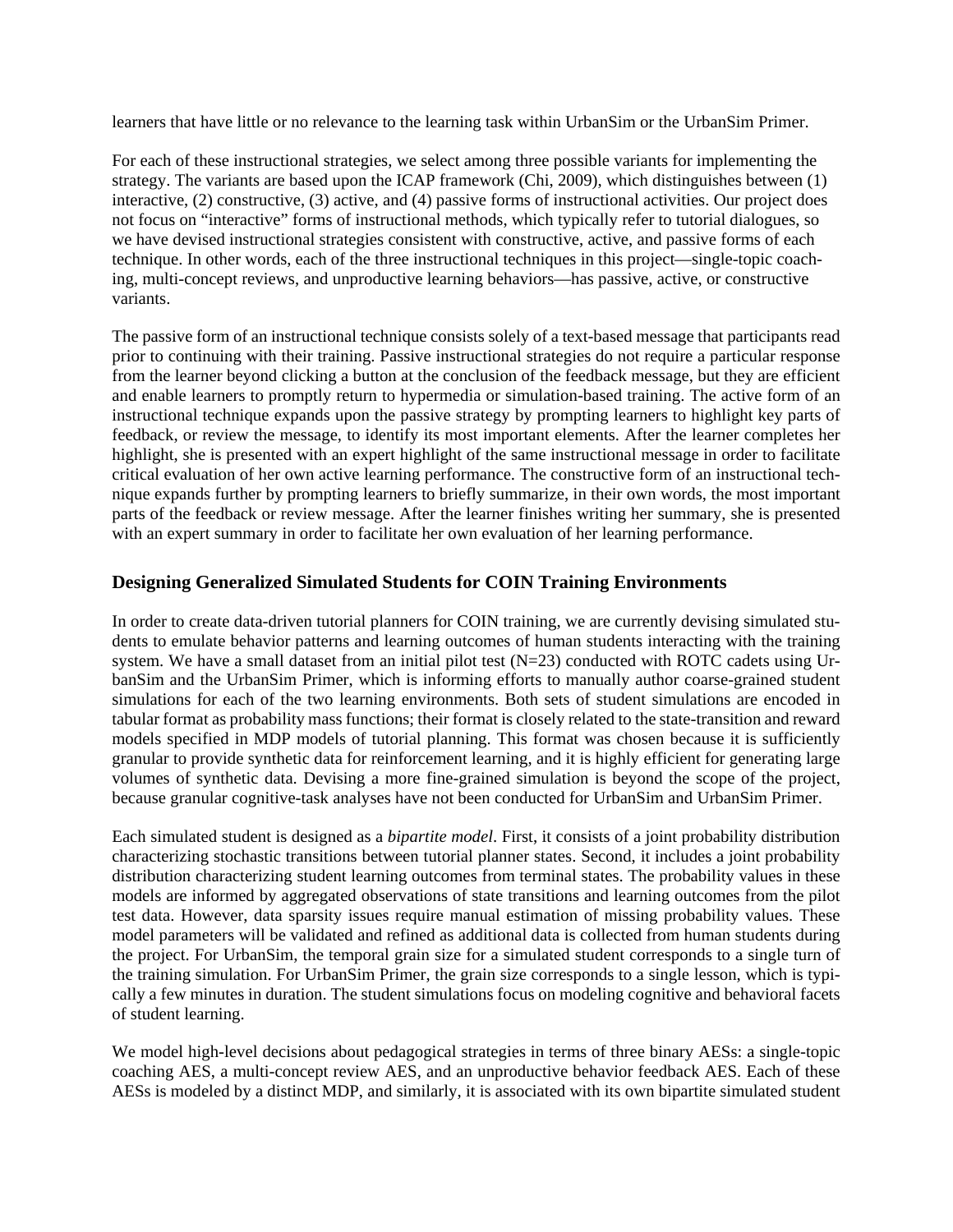model. In addition, each of the aforementioned AESs is associated with a lower-level AES that encodes decisions about ICAP-inspired implementation strategies. In other words, if the tutorial planner chooses to deliver single-topic coaching, the planner's control flow transitions to a follow up MDP that selects among passive, active, and constructive variants of the coaching intervention. If the tutorial planner chooses to deliver a multi-concept review, the planner's control flow moves to a different MDP for passive, active, constructive decisions.

The state features for simulated students draw upon several sources: (1) student mastery of relevant knowledge concepts, (2) relevant task states, (3) learner attributes, and (4) pedagogical history. Because the MDP models interface primarily with GIFT's Pedagogical Module, their state representations are restricted to domain-independent features. The same is true of state representations for the simulated students. The selection of specific state features for the simulated students is ongoing, but the choice of features will seek to balance between model complexity and expressiveness. The actions that each simulated student responds to are the pedagogical actions associated with each AES. Rewards will correspond to discretized COIN content learning gains for UrbanSim Primer and simulation training performance for UrbanSim.

In practice, each simulated student will be instantiated with several different configurations of parameters, allowing the simulated student model to reflect a population of student learners, rather than behaviors of a single student. We intend to investigate the effects of alternate parameterizations of simulated students on the learning rates and policies yielded for the RL-driven tutorial planner. In addition, we intend to qualitatively analyze the resulting tutorial policies in light of current theory on instructional design and learning science.

### **CONCLUSIONS AND RECOMMENDATIONS FOR FUTURE RESEARCH**

Data-driven approaches to tutorial planning, such as reinforcement learning, show significant promise for devising effective models of instructional strategies for complex domains and learning environments. We are investigating RL-driven tutorial planning in the domain of COIN training, with a focus on the Urban-Sim Primer and UrbanSim learning environments. We have presented a brief survey of the research literature on simulated students, which suggests that model granularity, choice of computational framework, model complexity, modeled learning behavior, and efficiency are key factors that distinguish different types of simulated students. Leveraging findings from this review, we are currently devising generalized simulated students for COIN training, which will be used to generate synthetic data for training RL-driven tutorial planners in GIFT.

There are several promising directions for future work. Conducting studies to validate simulated students by comparing synthetic data with actual human behaviors will be an important step. Devising tools, workflows, and examples for incorporating tutorial planning policies induced from simulated students in GIFT is planned. In addition, providing tools for non-experts to work with simulated students, including creating, configuring, sharing, and refining simulated student models, holds potential to significantly expand research on simulated students and advance GIFT's objectives of realizing low cost, automatically generated instruction across a broad range of training domains.

### **ACKNOWLEDGMENTS**

The research described herein has been sponsored by the U.S. Army Research Laboratory under cooperative agreement W911NF-15-2-0030. The authors would like to thank the faculty and students of the NC State University Army ROTC program for their assistance this research. The statements and opinions expressed in this article do not necessarily reflect the position or the policy of the United States Government, and no official endorsement should be inferred.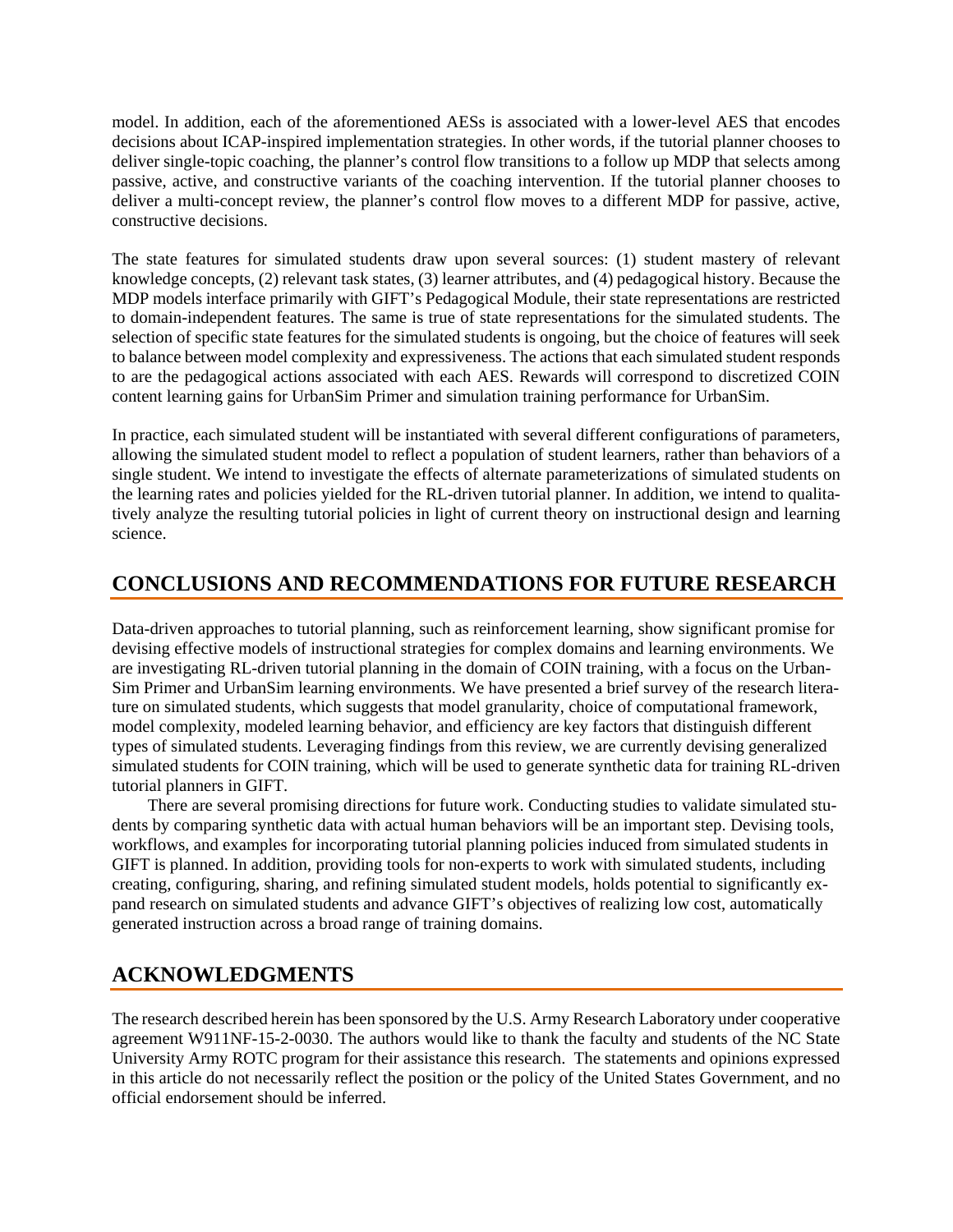#### **REFERENCES**

- Anderson, J. R. (2002). Spanning seven orders of magnitude: A challenge for cognitive modeling. *Cognitive Science*, 26, 85-112.
- Anderson, J. R., Bothell, D., Byrne, M. D., Douglass, S., Lebiere, C., & Qin, Y. (2004). An integrated theory of mind. *Psychological Review*, *111*(4), 1036-1060.
- Beck, J., Woolf, B. & Beal, C. (2000). ADVISOR : A machine learning architecture for intelligent tutor construction. *Proceedings of the 17th National Conference on Artificial Intelligence*, Austin, TX, pp. 552–557.
- Chi, M.T.H. (2009). Active-Constructive-Interactive: A conceptual framework of differentiating learning activities. *Topics in Cognitive Science*, *1*(1), 73-105.
- Chi, M., VanLehn, K, Litman, D. & Jordan, P. (2011). An evaluation of pedagogical tutorial tactics for a natural language tutoring system: A reinforcement learning approach. *International Journal of Artificial Intelligence in Education*, 21(1-2), 83–113.
- Folsom-Kovarik, J.T., Sukthankar, G. & Schatz, S. (2013). Tractable POMDP representations for intelligent tutoring systems. *ACM Transactions on Intelligent Systems and Technology*, 4(2), 1–22.
- Frost, S. & McCalla, G. (2015). An Approach to Developing Instructional Planners for Dynamic Open-Ended Learning Environments. *Proceedings of the Workshops at the 17th International Conference on Artificial Intelligence in Education (AIED-15)*, Madrid, Spain, pp. 1–10.
- Lelei, D. E. & McCalla, G. (2015). Exploring the Issues in Simulating a Semi-Structured Learning Environment: The SimGrad Doctoral Program Design. *Proceedings of the Workshops at the 17th International Conference on Artificial Intelligence in Education (AIED-15)*, Madrid, Spain, pp. 11–20.
- MacLellan, C., Matsuda, N., & Koedinger, K. (2013). Toward a Reflective SimStudent: Using Experience to Avoid Generalization Errors. *Proceedings of the AIED 2013 Simulated Learners Workshop*. Memphis, TN, pp. 51–60, Springer.
- Matsuda, N., Cohen, W.W., & Koedinger, K.R. (2014). Teaching the Teacher: Tutoring SimStudent Leads to More Effective Cognitive Tutor Authoring. *International Journal of Artificial Intelligence in Education*, 25(1), 1–34.
- Mislevy, R. J., Oranje, A., Bauer, M. I., von Davier, A., Hao, J., Corrigan, S., Hoffman, E., DiCerbo, K., & John, M. (2014). *Pyschometric Considerations in Game-Based Assessments*. Retrieved from https://www.ets.org/research/policy\_research\_reports/publications/white\_paper/2014/jrrx
- Newell, A. (1990). *Unified theories of cognition*. Cambridge, MA: Harvard University.
- Rosenberg-Kima, R. & Pardos, Z., 2015. Is this Model for Real? Simulating Data to Reveal the Proximity of a Model to Reality. *Proceedings of the Workshops at the 17th International Conference on Artificial Intelligence in Education (AIED-15)*, Madrid, Spain, pp. 78–87.
- Rowe, J. & Lester, J. (2015). Improving Student Problem Solving in Narrative- Centered Learning Environments: A Modular Reinforcement Learning Framework. *Proceedings of the 17th International Conference on Artificial Intelligence in Education*, Madrid, Spain, pp. 419-428.
- Sabourin, J., Rowe, J., Mott, B., & Lester, J. (2013). Considering Alternate Futures to Classify Off-Task Behavior as Emotion Self-Regulation: A Supervised Learning Approach. *Journal of Educational Data Mining*, 5(1), 9– 38.
- Schatzmann, J., Weilhammer, K., Stuttle, M., & Young, S. (2006). A survey of statistical user simulation techniques for reinforcement-learning of dialogue management strategies. *The Knowledge Engineering Review*, *21*(2), 97–126.
- Shute, V. J., Ventura, M., & Kim, Y. J. (2013). Assessment and Learning of Qualitative Physics in Newton's Playground. *The Journal of Educational Research*, *106*(6), 423–430.
- Sutton, R. S., & Barto, A. G. (1998). *Reinforcement Learning: An Introduction*. Cambridge, MA: MIT Press.